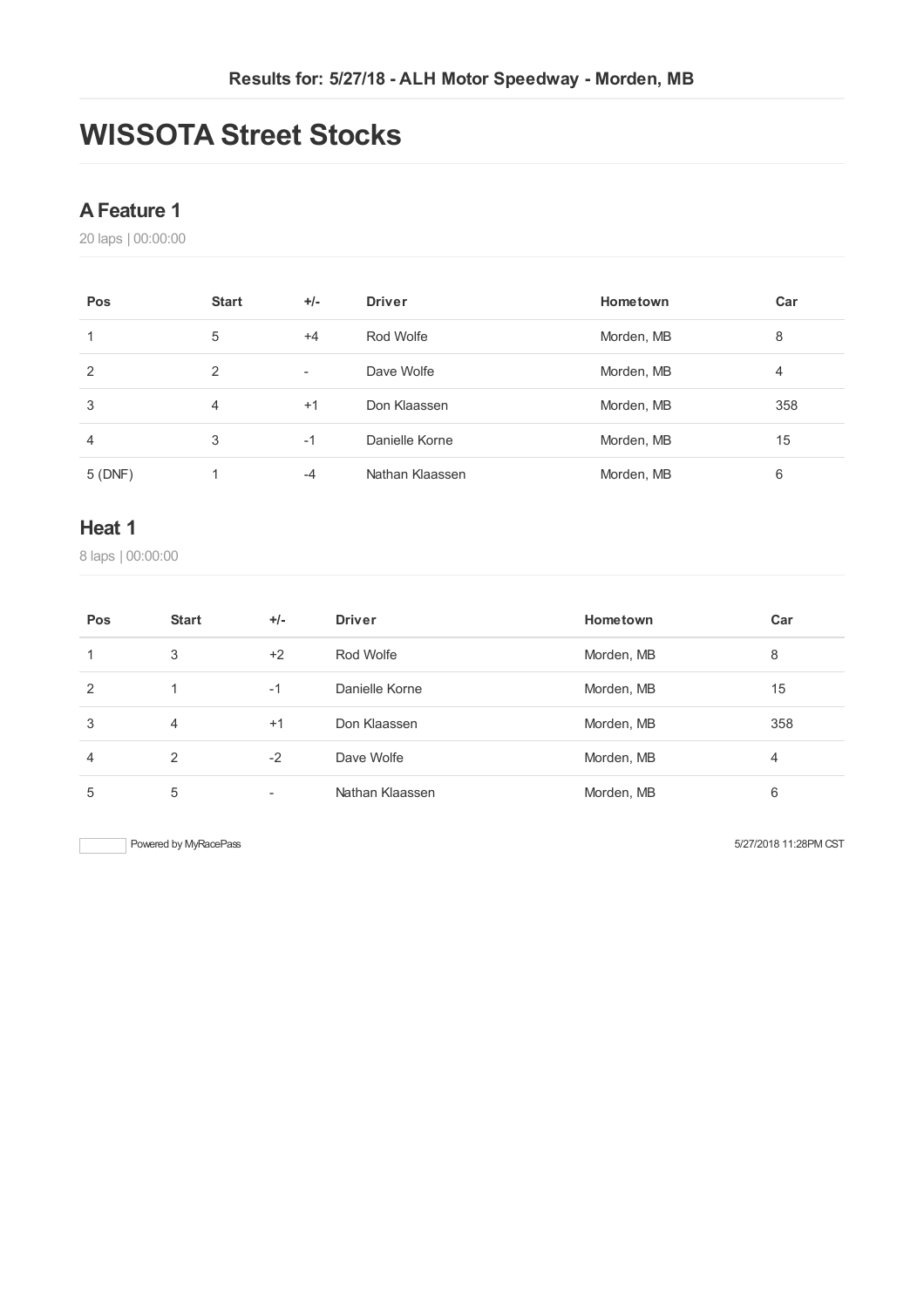## **Pure Stocks**

## **AFeature 1**

laps | 00:00:00

| Pos            | <b>Start</b>   | $+/-$ | <b>Driver</b>         | Hometown          | Car            |
|----------------|----------------|-------|-----------------------|-------------------|----------------|
| 1              | $\overline{7}$ | $+6$  | Kevin Smith           |                   | 06             |
| 2              | 6              | $+4$  | <b>Brian Kentner</b>  | Boissevain, MB    | 66K            |
| 3              | $\overline{2}$ | $-1$  | <b>Bailey Cousins</b> | Morden, MB        | 7B             |
| 4              | 3              | $-1$  | <b>Brian Bellew</b>   | Killarney, MB     | 30K            |
| 5              | 1              | -4    | Al Unger              | Morden, MB        | 95             |
| 6              | 9              | $+3$  | <b>Jeff Gillies</b>   | Killarney, MB     | 7G             |
| $\overline{7}$ | $\overline{4}$ | $-3$  | Danielle Korne        | Morden, MB        | 15             |
| 8              | 8              | ۰     | Dean Miljure          | Winnipeg, Man, MB | 71             |
| 9(DNF)         | 10             | $+1$  | <b>Tyler Fehr</b>     | Winkler, MB       | 8              |
| 10 (DNF)       | 5              | $-5$  | Cory Popplestone      | Boissevain, MB    | 46             |
| 11 (DNF)       | 11             |       | Jimmy Klassen         | Morden, MB        | $\overline{7}$ |

#### **Heat 1**

laps | 00:00:00

| Pos            | <b>Start</b>   | $+/-$ | <b>Driver</b>         | Hometown          | Car |
|----------------|----------------|-------|-----------------------|-------------------|-----|
| 1              | 2              | $+1$  | <b>Bailey Cousins</b> | Morden, MB        | 7B  |
| 2              | 3              | $+1$  | Danielle Korne        | Morden, MB        | 15  |
| 3              | 5              | $+2$  | Cory Popplestone      | Boissevain, MB    | 46  |
| $\overline{4}$ | 6              | $+2$  | Dean Miljure          | Winnipeg, Man, MB | 71  |
| 5 (DNF)        | 1              | $-4$  | <b>Tyler Fehr</b>     | Winkler, MB       | 8   |
| 6(DNF)         | $\overline{4}$ | $-2$  | Jimmy Klassen         | Morden, MB        |     |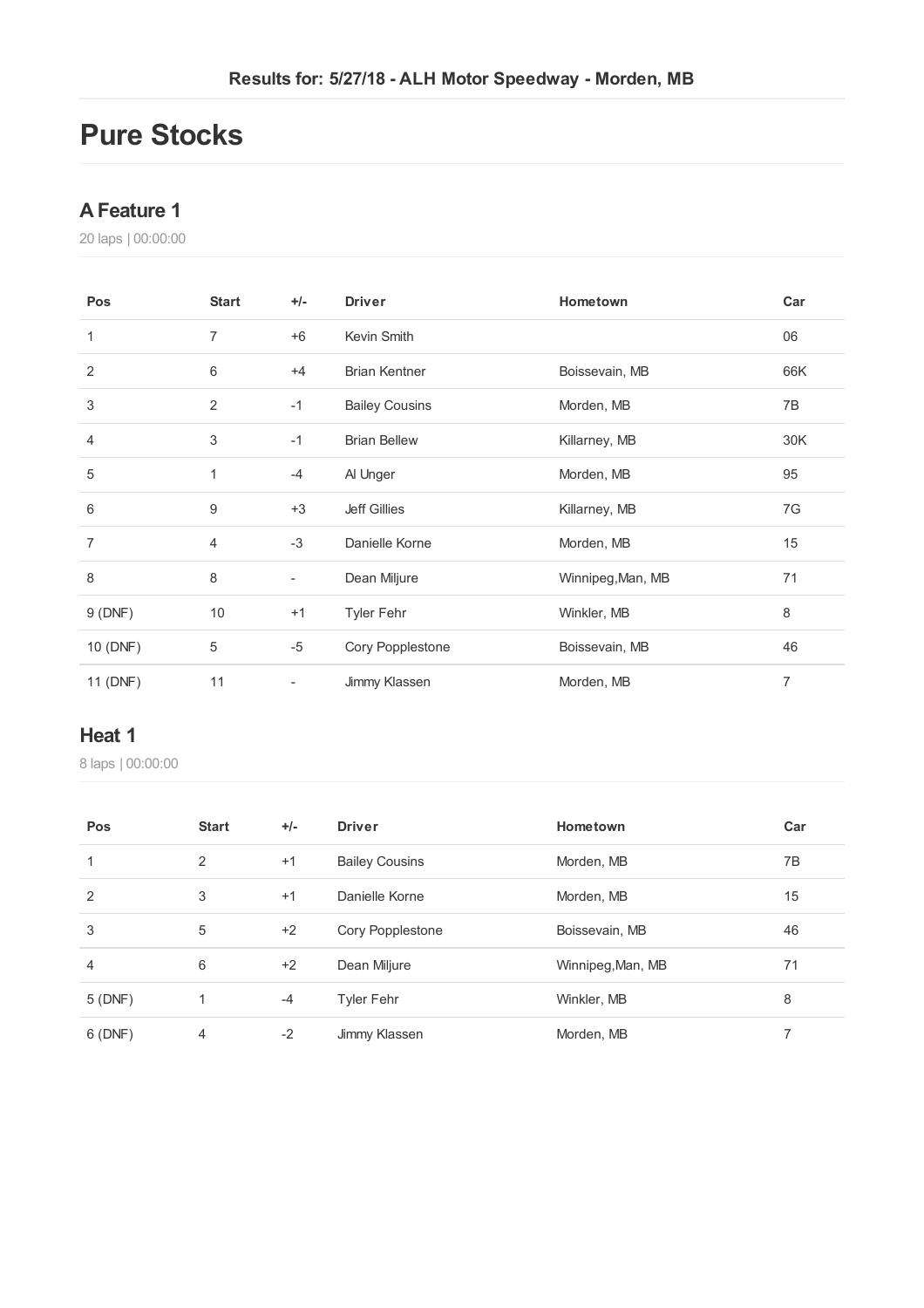## **Heat 2**

laps | 00:00:00

| Pos | <b>Start</b> | $+/-$ | <b>Driver</b>        | Hometown       | Car |
|-----|--------------|-------|----------------------|----------------|-----|
|     | 2            | $+1$  | <b>Brian Kentner</b> | Boissevain, MB | 66K |
| 2   | 3            | $+1$  | Kevin Smith          |                | 06  |
| 3   | 5            | $+2$  | Al Unger             | Morden, MB     | 95  |
| 4   |              | $-3$  | <b>Brian Bellew</b>  | Killarney, MB  | 30K |
| 5   | 4            | $-1$  | Jeff Gillies         | Killarney, MB  | 7G  |

Powered by MyRacePass 6/27/2018 11:28PM CST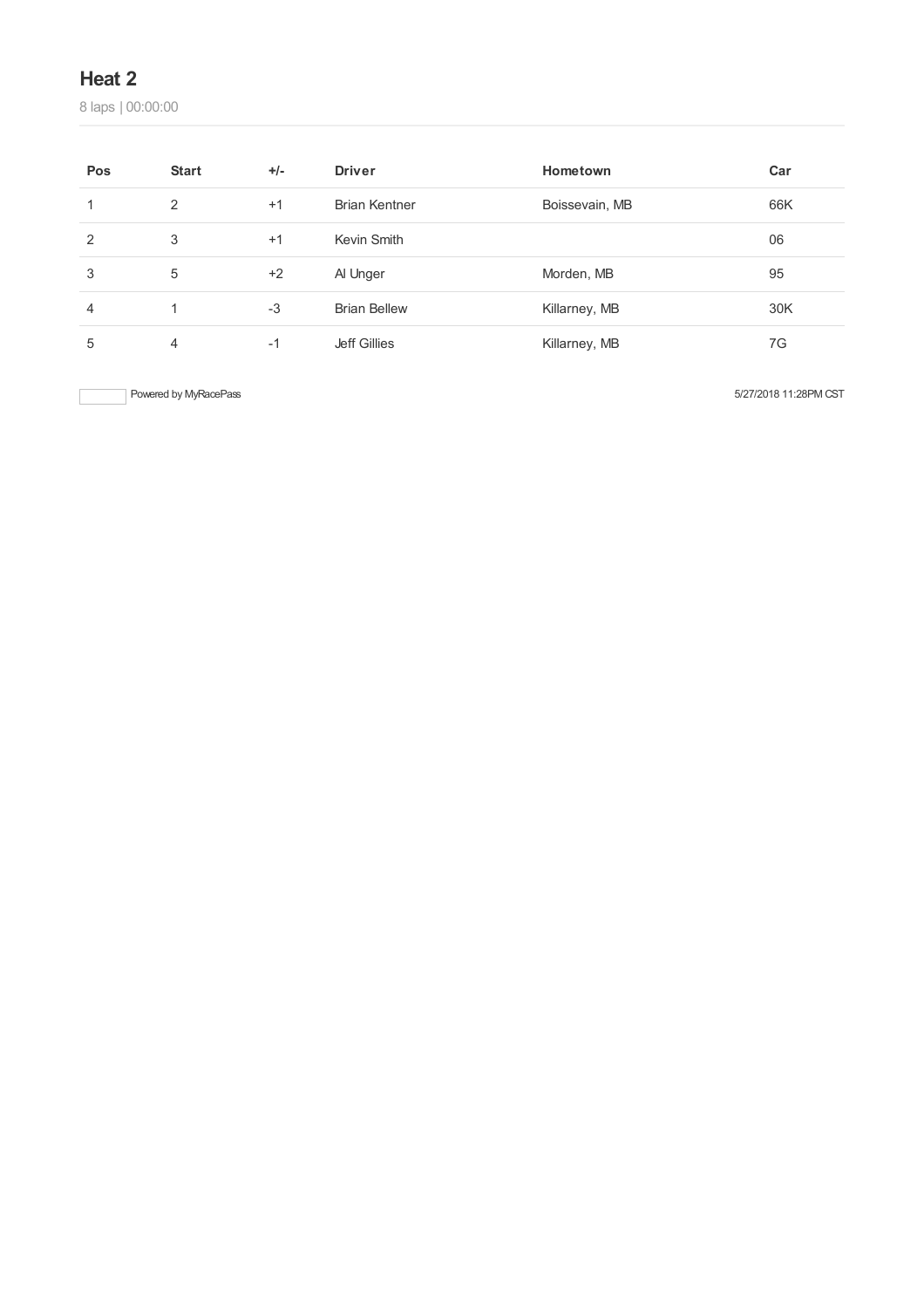## **WISSOTA Midwest Modifieds**

## **AFeature 1**

laps | 00:00:00

| Pos            | <b>Start</b>   | $+/-$                    | <b>Driver</b>           | Hometown        | Car |
|----------------|----------------|--------------------------|-------------------------|-----------------|-----|
| 1              | 3              | $+2$                     | <b>Brandon Wieler</b>   | Winkler, MB     | 99W |
| $\overline{2}$ | 5              | $+3$                     | Cody Wall               | Plum Coulee, MB | 25  |
| 3              | 4              | $+1$                     | Brenden Luschinski      | Headingley, MB  | 16  |
| 4              | 7              | $+3$                     | Lance Schill            | Langdon, ND     | 17  |
| 5              | $\overline{2}$ | $-3$                     | Gary Unrau              | Roland, MB      | 18  |
| 6              | 8              | $+2$                     | Murray Kozie            | Headingley, MB  | 55  |
| $\overline{7}$ | 10             | $+3$                     | Tim Wiebe               | Vita, MB        | 18T |
| 8 (DNF)        | 9              | $+1$                     | Derek Unrau             | Roland, MB      | 59  |
| 9(DNF)         | 6              | $-3$                     | <b>Austin Hunter</b>    | Winnipeg, MB    | 44  |
| 10 (DNF)       | 1              | -9                       | <b>Austin Overwater</b> | Winnipeg, MB    | 33A |
| <b>DNS</b>     |                | $\overline{\phantom{a}}$ | <b>Ted Doell</b>        | Carman, MB      | 95  |

#### **Heat 1**

laps | 00:00:00

| Pos            | <b>Start</b>   | $+/-$                    | <b>Driver</b>           | Hometown        | Car |
|----------------|----------------|--------------------------|-------------------------|-----------------|-----|
| $\mathbf{1}$   | 3              | $+2$                     | <b>Austin Hunter</b>    | Winnipeg, MB    | 44  |
| 2              | 1              | $-1$                     | Cody Wall               | Plum Coulee, MB | 25  |
| 3              | $\overline{4}$ | $+1$                     | <b>Austin Overwater</b> | Winnipeg, MB    | 33A |
| $\overline{4}$ | 5              | $+1$                     | Gary Unrau              | Roland, MB      | 18  |
| 5              | 2              | $-3$                     | Derek Unrau             | Roland, MB      | 59  |
| 6              | 6              | $\overline{\phantom{a}}$ | <b>Tim Wiebe</b>        | Vita, MB        | 18T |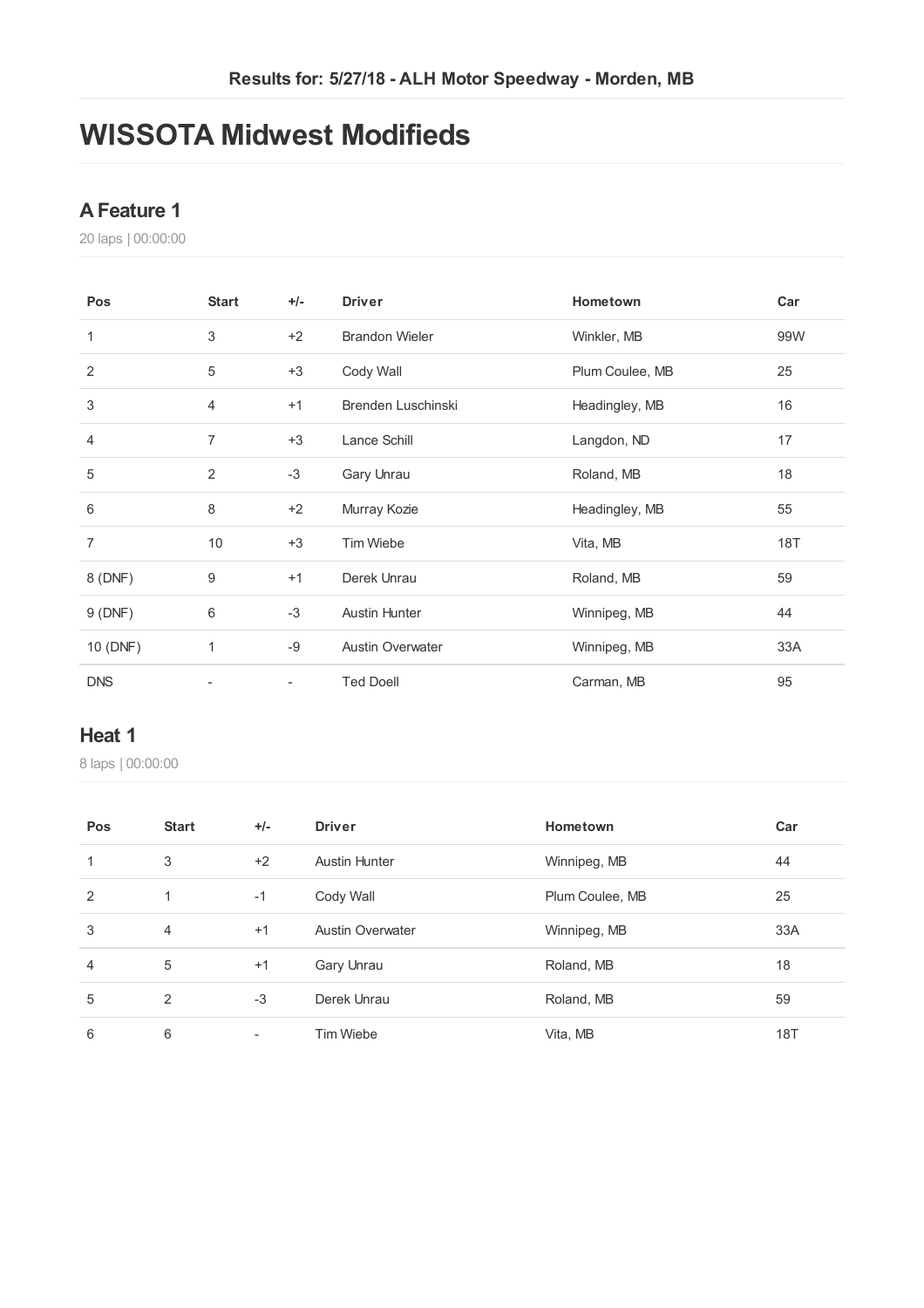## **Heat 2**

laps | 00:00:00

| Pos            | <b>Start</b> | $+/-$ | <b>Driver</b>         | Hometown       | Car |
|----------------|--------------|-------|-----------------------|----------------|-----|
|                |              | ۰     | Lance Schill          | Langdon, ND    | 17  |
| 2              | 5            | $+3$  | Brenden Luschinski    | Headingley, MB | 16  |
| 3              | 4            | $+1$  | <b>Brandon Wieler</b> | Winkler, MB    | 99W |
| $\overline{4}$ | 2            | $-2$  | Murray Kozie          | Headingley, MB | 55  |
| 5(DNF)         | 3            | $-2$  | Ted Doell             | Carman, MB     | 95  |

Powered by MyRacePass 6/27/2018 11:28PM CST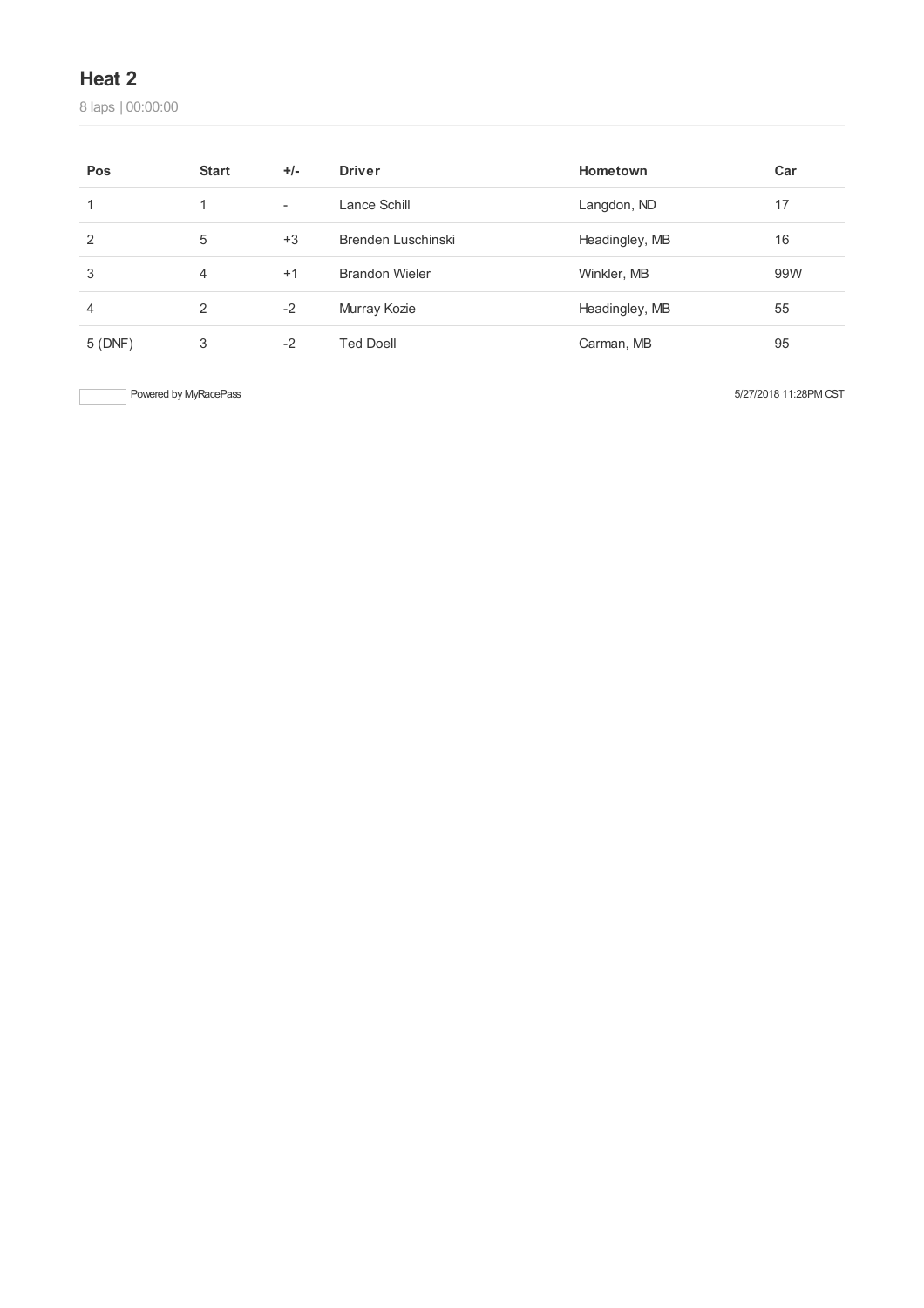# **Cylinder**

## **AFeature 1**

laps | 00:00:00

| Pos            | <b>Start</b> | $+/-$ | <b>Driver</b>  | Hometown       | Car  |
|----------------|--------------|-------|----------------|----------------|------|
| 1              | 5            | $+4$  | Ryan Higgins   | Winnipeg, MB   | 99   |
| $\overline{2}$ | 4            | $+2$  | Denis Seguin   | Winnipeg, MB   | 23   |
| 3              | 6            | $+3$  | Alexander Farr | Landmark, MB   | 25   |
| 4              | 1            | $-3$  | Madison Brown  | Winnipeg, MB   | 77   |
| 5              | 7            | $+2$  | John Bellew    | Killarney, MB  | 30AJ |
| 6(DNF)         | 2            | $-4$  | Joshua Peters  | Austin, MB     | 47   |
| 7(DNF)         | 3            | $-4$  | Shane Rehill   | St Andrews, MB | 4S   |

## **Heat 1**

laps | 00:00:00

| Pos            | <b>Start</b>   | $+/-$                    | <b>Driver</b>        | Hometown       | Car  |
|----------------|----------------|--------------------------|----------------------|----------------|------|
| 1              | 1              | $\overline{\phantom{a}}$ | Shane Rehill         | St Andrews, MB | 4S   |
| 2              | 6              | $+4$                     | Ryan Higgins         | Winnipeg, MB   | 99   |
| 3              | 7              | $+4$                     | Denis Seguin         | Winnipeg, MB   | 23   |
| $\overline{4}$ | 3              | $-1$                     | Joshua Peters        | Austin, MB     | 47   |
| 5              | $\overline{4}$ | $-1$                     | <b>Madison Brown</b> | Winnipeg, MB   | 77   |
| 6              | 2              | $-4$                     | Alexander Farr       | Landmark, MB   | 25   |
| 7              | 5              | $-2$                     | John Bellew          | Killarney, MB  | 30AJ |

Powered by MyRacePass 6127/2018 11:28PM CST